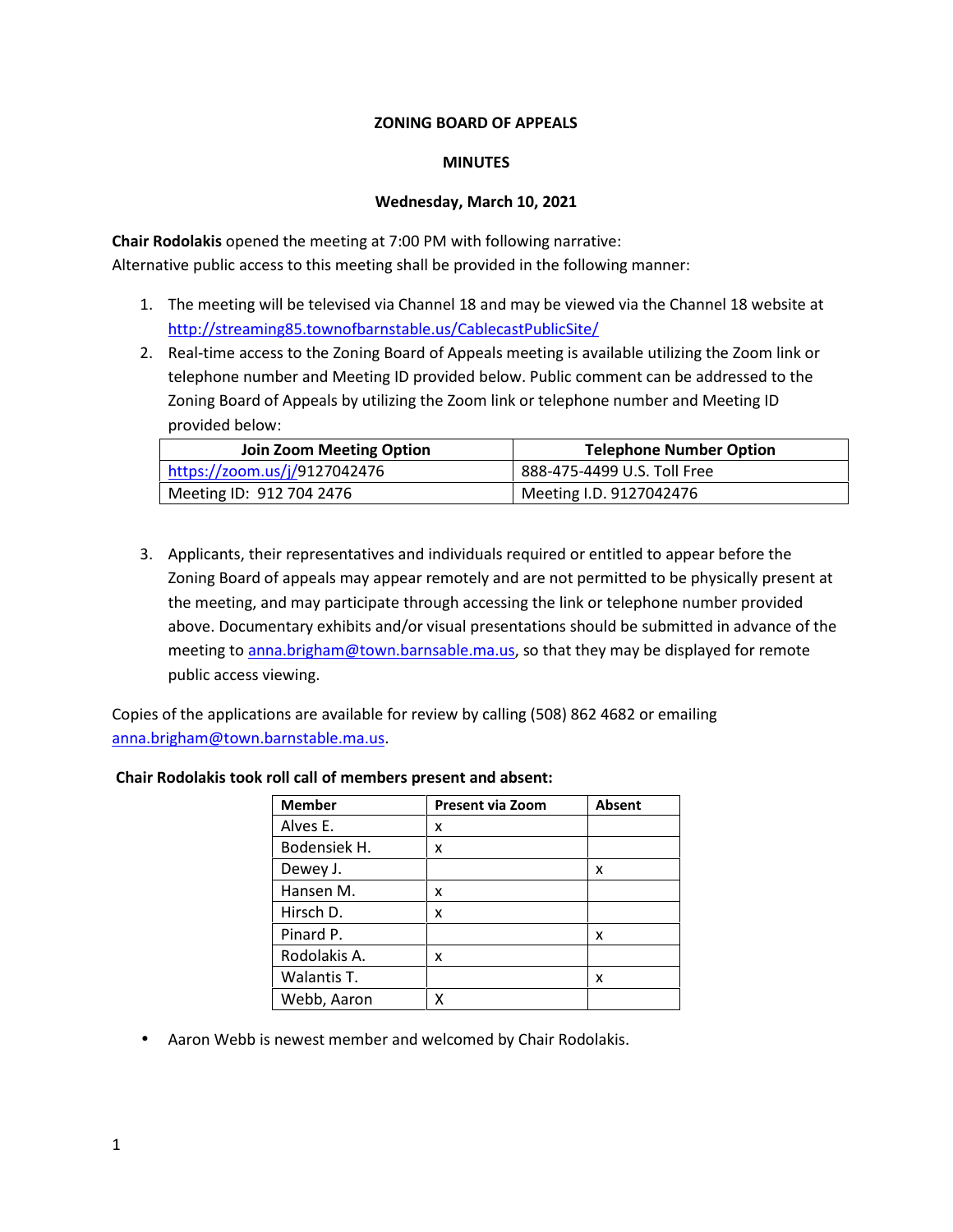#### **Taping of meeting**

No one taping.

#### **MINUTES**

None this evening.

### **OLD BUSINESS**

#### **Chair Rodolakis read the following into record:**

**7:00PM Appeal No. 2020-042**-Renoticed. Matthew J. MacKinnon, Trustee of 33 Oyster Place Realty Trust, is applying for a Special Permit in accordance with Section 240- 93(B) – Nonconforming Buildings or structures not used as Single or Two-Family Dwellings. The Applicant is proposing to alter the pre existing, nonconforming pier by removing approximately 3,000 square feet of the solid fill pier and constructing an elevated wooden pier with associated ramps and floats for shared use with the Cotuit Fire District and the Barnstable Clean Water Coalition. The subject property is located at 33 Oyster Place Road, Cotuit, MA as shown on Assessor's Map 035 as Parcel 101. It is located in the Residence F (RF) and Dock and Pier Overlay Zoning Districts. Continued from January 13, 2021, January 27, 2021 Matthew J. MacKinnon, Trustee of 33 Oyster Place Realty Trust, is applying for a Special Permit in accordance with Section 240- 93(B) – Nonconforming Buildings or structures not used as Single or Two-Family Dwellings. The Applicant is proposing to alter the pre-existing, nonconforming pier by removing approximately 3,000 square feet of the solid fill pier and constructing an elevated wooden pier with associated ramps and floats for shared use with the Cotuit Fire District and the Barnstable Clean Water Coalition. The subject property is located at 33 Oyster Place Road, Cotuit, MA as shown on Assessor's Map 035 as Parcel 101. It is located in the Residence F (RF) and Dock and Pier Overlay Zoning Districts. **Continued from January 13, 2021 , January 27, 2021, February 10, 2021. Request to withdraw received February 25, 2021.**

**Chair Rodolakis:** has recused himself from this matter for each presentation of this appeal and will turn chair over to Mr. Hirsch. **Acting Chair Hirsch:** recognized Attorney Cox representing the applicant. A letter has been submitted dated February 25 asking if this matter could be withdrawn without prejudice. The letter was submitted to both the Zoning Board and ConCom which applications were submitted to both committees. Concom allowed the withdrawal on March  $2^{nd}$  and we are asking ZBA to withdraw without prejudice this evening.

**Acting hair Hirsch**: comments from the board: none noted. Bringing back to the board for a vote. All in favor for a roll call vote to allow petitioner to withdraw without prejudice.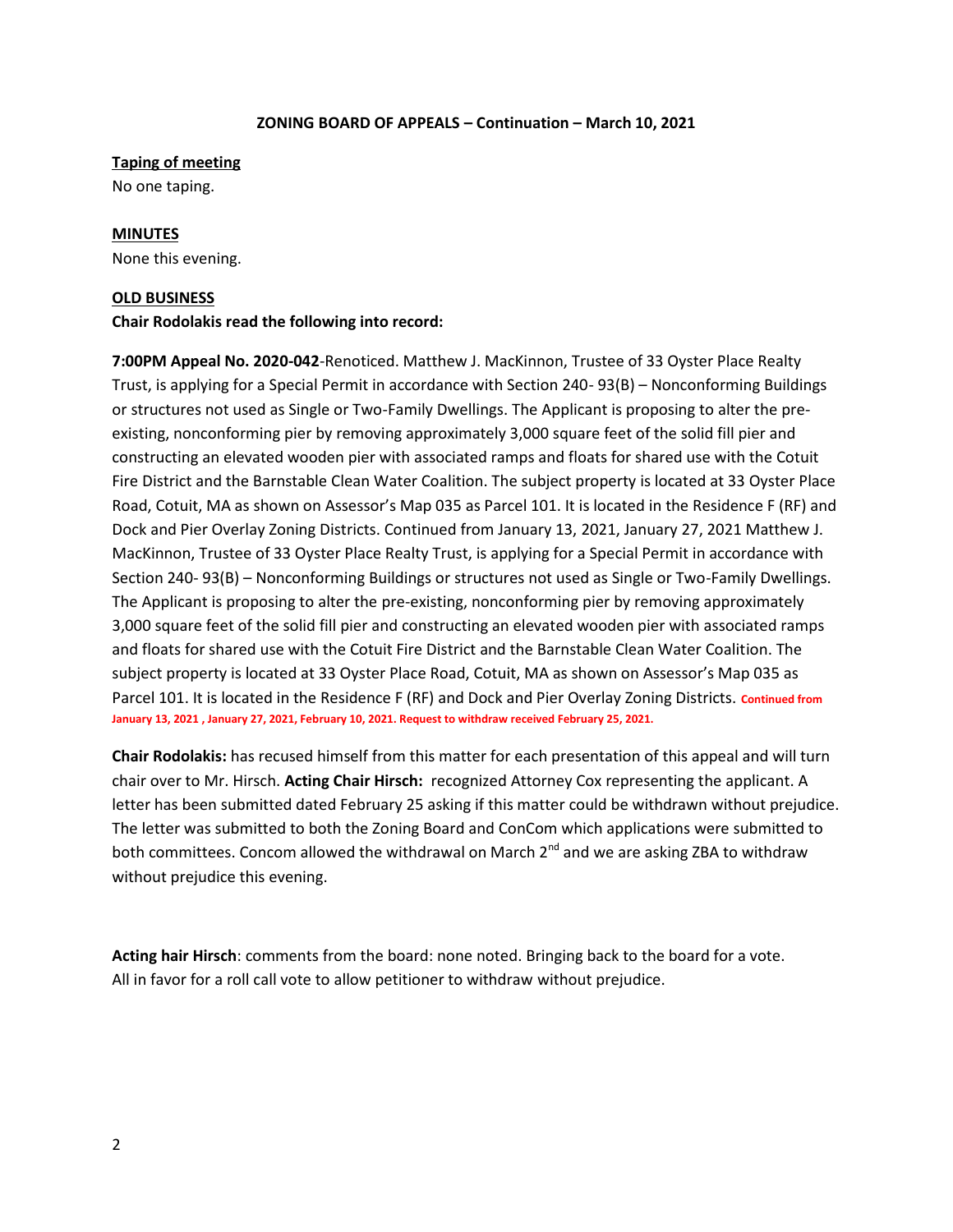| <b>Member</b> | 7:00PM Appeal No.<br>2020-042 | <b>Absent</b> |
|---------------|-------------------------------|---------------|
| Alves E.      | In favor                      |               |
| Bodensiek H.  | In favor                      |               |
| Dewey J.      |                               | x             |
| Hansen M.     | In favor                      |               |
| Hirsch D.     | In favor                      |               |
| Pinard P.     |                               | x             |
| Rodolakis A.  |                               |               |
| Walantis T.   |                               | x             |
| Webb, Aaron   | In favor                      |               |

**Acting Chair Hirsch** thanked Attorney Cox.

**POINT OF INFORMATION:** Chair Rodolakis noted that we will go with the regular members and since this is your first (your = Aaron Webb) we'll give you a free pass tonight in terms of sitting on any. Feel free to ask any questions if you so choose.

# **New Matters**

**Chair Rodolakis: Appeal No. 2021-008** David F. and Colleen F. Cappellucci have applied for a Special Permit in accordance with Section 240-91.H 3. (a) – Developed Lot Protection. The Applicants are proposing to demolish an existing single-family dwelling and construct a new single-family dwelling with attached 2-car garage in accordance with the plans prepared by North side Design Associates, while maintaining the existing nonconforming setback on the southerly side of the property. The subject property is located at 31 Eel River Road, Osterville, MA. as shown on Assessor's Map 116 as Parcel 106. It is located in the Residence C (RC) Zoning District. Continued from February 24<sup>th</sup>.

**Chair Rodolakis** recognizes Attorney Michael Scholls representing the Cappellucci family. A memo dated March  $4<sup>th</sup>$  was submitted to ZBA and is attached as Exhibit 3. It is a GIS map of the dwelling in proximity to other dwellings in the neighborhood. It is consistent with the other dwellings in terms of size and setbacks. Proposed construction is noted on the site plans done by Sullivan Engineering. The demolition of the home is due to the age, condition and contents of home. There is a lot of mold and other material. The applicant's proposal meets all the performance criteria set forth. We do not meet the set back requirement RC district on that southerly lot line. We are proposing… the dwelling sits 4.9 on the southerly line; we will be pulling back 8.4 feet but do need special permit from ZBA. The following is submitted: a) that we satisfy the issue for the special permit based on the following: 1) the application falls specifically accepted in ordinance for the granting of the special permit Section 240-91H3; 2) the proposed setbacks must be equal to or greater then the yard setback of the existing building (as briefly mentioned) we are pulling house from 4.9' to 8.4'. Attorney Schools would suggest to ZBA that the new dwelling will be no more detrimental to the neighborhood as the old dwelling. What they are doing is improving the structural integrity as well as removing harmful mold with the demolition of the dwelling but they are retaining the architectural style of that being a salt box which was an integral part of that of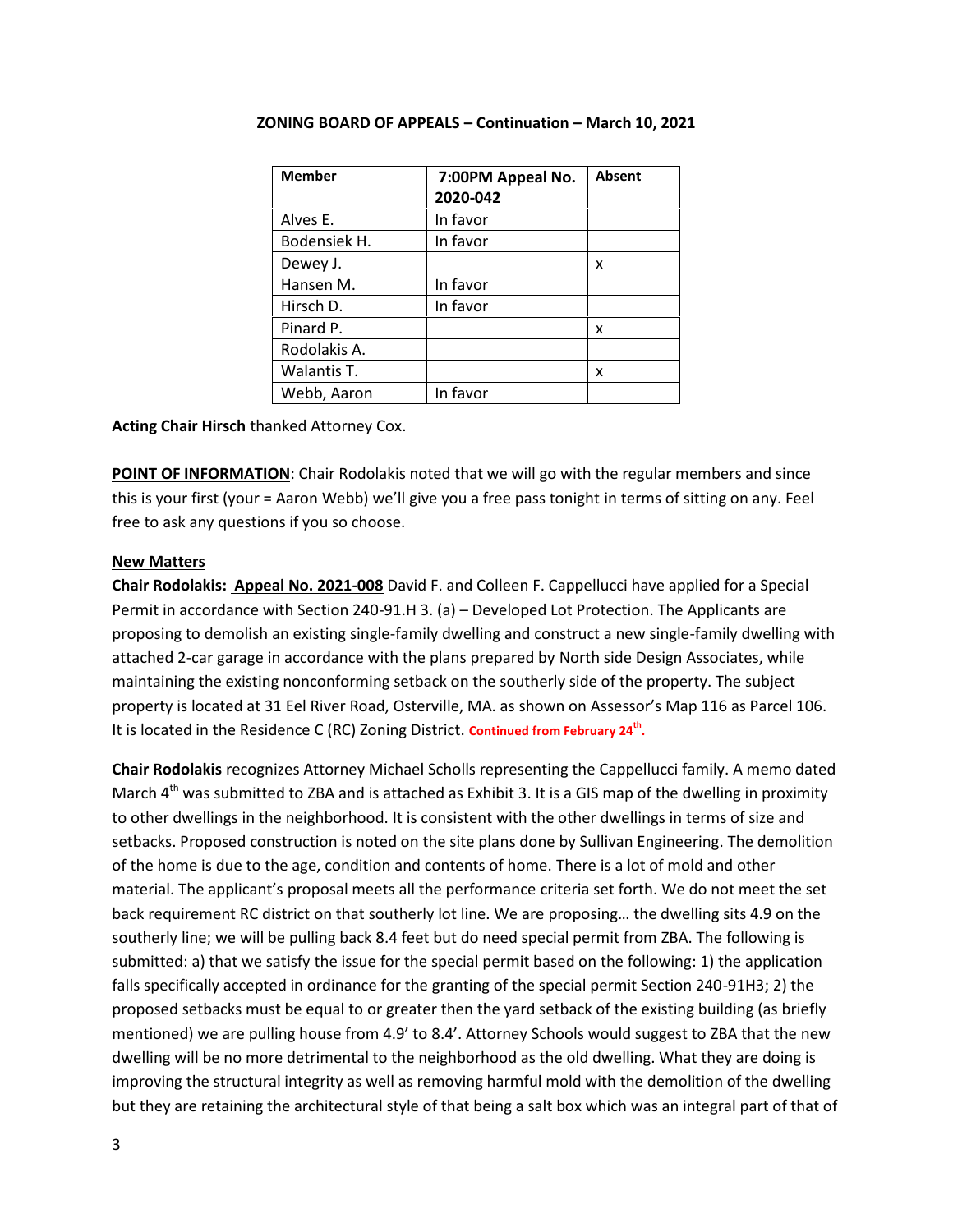Eel River Road as determined by the Historical Commission on July 24, 2021. The building height is proposed is what is put forth. Therefore Attorney Scholls is asking for the board to grant the special permit.

**Chair Rodolakis** asked if anyone from the board had any questions. Mr. Hanson: Is there something about the topography that would shift the house to a slightly more (inaudible – there appears to be something wrong with Mr. Hanson's mike every time he speaks). Mr. Cappellucci identified himself for the record. Our neighbors to the north (just next door) she has a nice patio…she just put a nice pergola over it so we have been very sensitive to not moving it back and obstructing her view of the Bay. We really had to push back both the builder and the architect because she has a really nice view. **Chair Rodolakis** asked how high to the peak of the roof is the house? Ron Welsh – Welsh Construction - It was noted that it's around 27'. Don't have exact number for you. Attic space is a pull down.

**Chair Rodolakis** asked for Public Comment. Hearing none – public comment was closed.

**Chair Rodolakis –** back to board for deliberation. **Chair Rodolakis** noted he had no issues with this at all.

**Chair Rodolakis –** recognized Mr. Alves to read findings.

# **FINDINGS FOR Appeal No. 2021-008**

- 1. The application falls within a category specifically excepted in the ordinance for a grant of a special permit. Section 240-91(H)(3) allows for the complete demolition and rebuilding of a residence on a nonconforming lot.
- 2. Site Plan Review is not required for single-family residential dwellings.
- 3. After an evaluation of all the evidence presented, the proposal fulfills the spirit and intent of the Zoning Ordinance and would not represent a substantial detriment to the public good or the neighborhood affected. The Board stated there is an improvement of the nonconforming setback as well as the removal of harmful materials.
- 4. The proposed yard setbacks must be equal to or greater than the yard setbacks of the existing building. The proposed side yard setbacks are equal to the existing setbacks. The Board found the nonconforming setback is becoming more conforming.
- *5.* The proposed lot coverage shall not exceed 20% or the existing lot coverage, whichever is greater. The proposed lot coverage is 16%.
- *6.* The floor area ratio shall not exceed 0.30 or 30% the existing floor area ratio of the structure being demolished, whichever is greater. The proposed FAR is 27%.
- 7. The building height, in feet, shall not exceed 30 feet to the highest plate and shall contain no more than 2  $\frac{1}{2}$  stories. The proposed height is 20 feet 3  $\frac{1}{2}$  inches to the top of the plate and the proposed dwelling is 2 ½ stories.
- 8. The proposed new dwelling would not be substantially more detrimental to the neighborhood than the existing dwelling.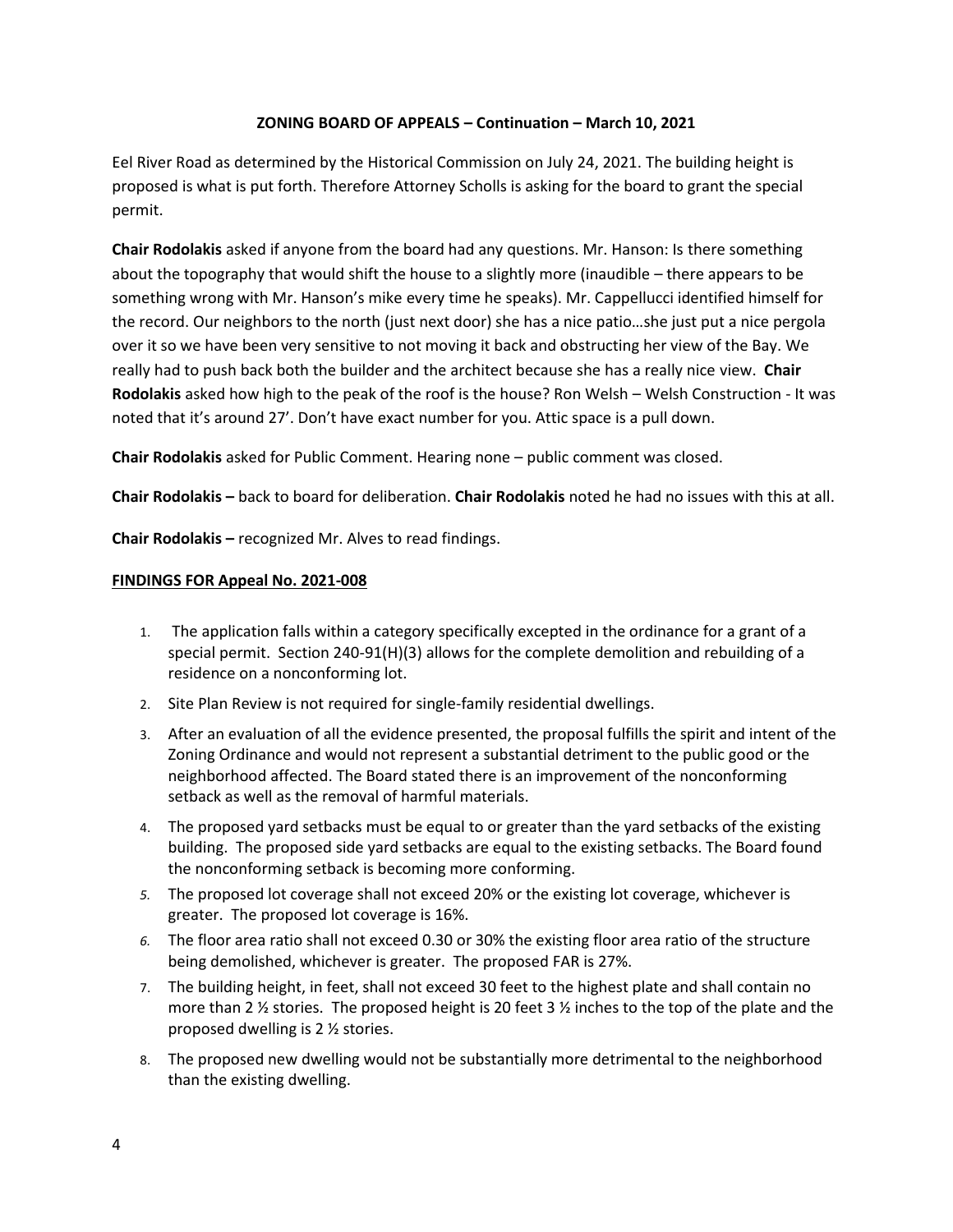The following vote was taken to approve findings.

| <b>Member</b> | 7:00PM Appeal No.<br>2020-042 | Absent |
|---------------|-------------------------------|--------|
| Alves E.      | In favor                      |        |
| Bodensiek H.  | Not included in this          | vote   |
| Dewey J.      |                               | x      |
| Hansen M.     | In favor                      |        |
| Hirsch D.     | In favor                      |        |
| Pinard P.     |                               | x      |
| Rodolakis A.  | In favor                      |        |
| Walantis T.   |                               | x      |
| Webb, Aaron   | Not included on this          | vote   |

# **Decision**

Based on the findings of fact, a motion was duly made and seconded to grant Special Permit No. 2021- 008 subject to the following conditions:

- 1. Special Permit No. 2021-008 is granted to David F. and Colleen F. Cappellucci for the demolition of an existing dwelling and construction of a 6,509 gross floor area dwelling at 31 Eel River Road, Osterville, MA.
- 2. The site development shall be constructed in substantial conformance with the plan entitled "Site Plan Proposed Improvements at 31 Eel River Road, Barnstable (Osterville) Mass" prepared for David and Colleen Cappellucci drawn and stamped by Sullivan Engineering dated February 12, 2021.
- 3. The total lot coverage of all structures on the lot shall not exceed 16% and the floor-area ratio shall not exceed 27%.
- 4. The proposed redevelopment shall represent full build-out of the lot. Further expansion of the dwelling or construction of additional accessory structures is prohibited without prior approval from the Board.
- 5. All mechanical equipment associated with the dwelling (air conditioners, electric generators, etc.) shall be screened from neighboring homes and the public right-of-way.
- 6. The decision shall be recorded at the Barnstable County Registry of Deeds/Land Court and copies of the recorded decision shall be submitted to the Zoning Board of Appeals Office and the Building Division prior to issuance of the building permit. The rights authorized by this special permit must be exercised within two years, unless extended.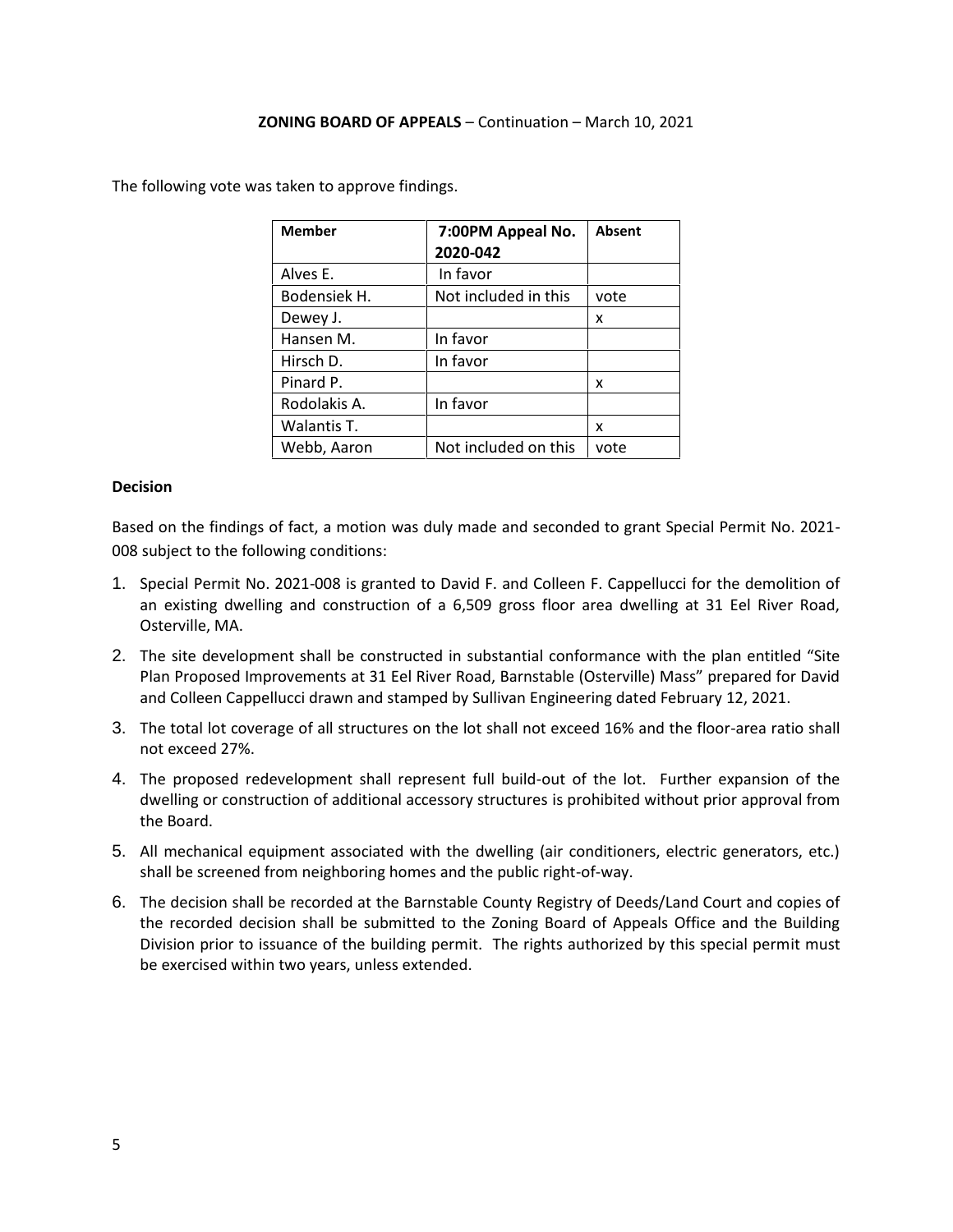| <b>Member</b> | 7:00PM Appeal No.    | Absent |
|---------------|----------------------|--------|
|               | 2020-042             |        |
| Alves E.      | In favor             |        |
| Bodensiek H.  | Not included in this | vote   |
| Dewey J.      |                      | x      |
| Hansen M.     | In favor             |        |
| Hirsch D.     | In favor             |        |
| Pinard P.     |                      | x      |
| Rodolakis A.  | In favor             |        |
| Walantis T.   |                      | x      |
| Webb, Aaron   | Not included in this | vote   |

**Roll Call taken for acceptance of conditions as read.**

### **New Business**

**POINT OF INFORMATION – Chair Rodolakis** asked board if there was a reason why both of the Home Depot appeals could be done at the same time. Hearing none, Chair Rodolakis read the appeals into the record.

**Appeal No. 2021-010 The Home Depot** The Home Depot has applied for a Special Permit in accordance with Section 240-93 B. – Expansion of a Preexisting Nonconforming Use. The Applicant seeks to alter the preexisting, nonconforming parking field to install landscape islands and in lot trees, thereby lessening the existing nonconformity. The subject property is located at 65 Independence Drive, Hyannis, MA as shown on Assessors Map 295 as Parcel 015-X01. It is located in the Business (B), Industrial (IND) and Highway Business (HB) Zoning Districts.

**Appeal No. 2021-011 The Home Depot** The Home Depot has petitioned for a variance in accordance with Sections 240-65 (A) and 240-65 (C) – Signs in the B and HB, Number of Signs and Additional Square Footage. The Applicant seeks to replace three existing main business signs for two businesses with two (2) main business signs, and three (3) department signs for one business. The subject property is located at 65 Independence Drive, Hyannis, MA as shown on Assessors Map 295 as Parcel 015-X01. It is located in the Business (B), Industrial (IND) and Highway Business (HB) Zoning Districts.

**Chair Rodolakis** recognized Attorney Singer representing Home Depot. Attorney Singer noted that two separate votes will be needed to be taken but he had no problem putting the appeals together. Both architect and engineer are here. Home Depot is redeveloping its store to take in the space that was formerly A.C. Moore to relocate its Garden Center, lumber change, to structure the loading and staging area to circulation in the parking field. All of that is permitted by right under zoning. We have been through site plan review and that does not require relief from the board. For special permit reasons what is required is that the front parking field (in front of the business (in front of former A.C. Moore, in front of Home Depot) and then that part of the parking that is out in near Attucks Lane which is not in front of the building but kind of sticking out there..that is preexisting nonconforming as to analog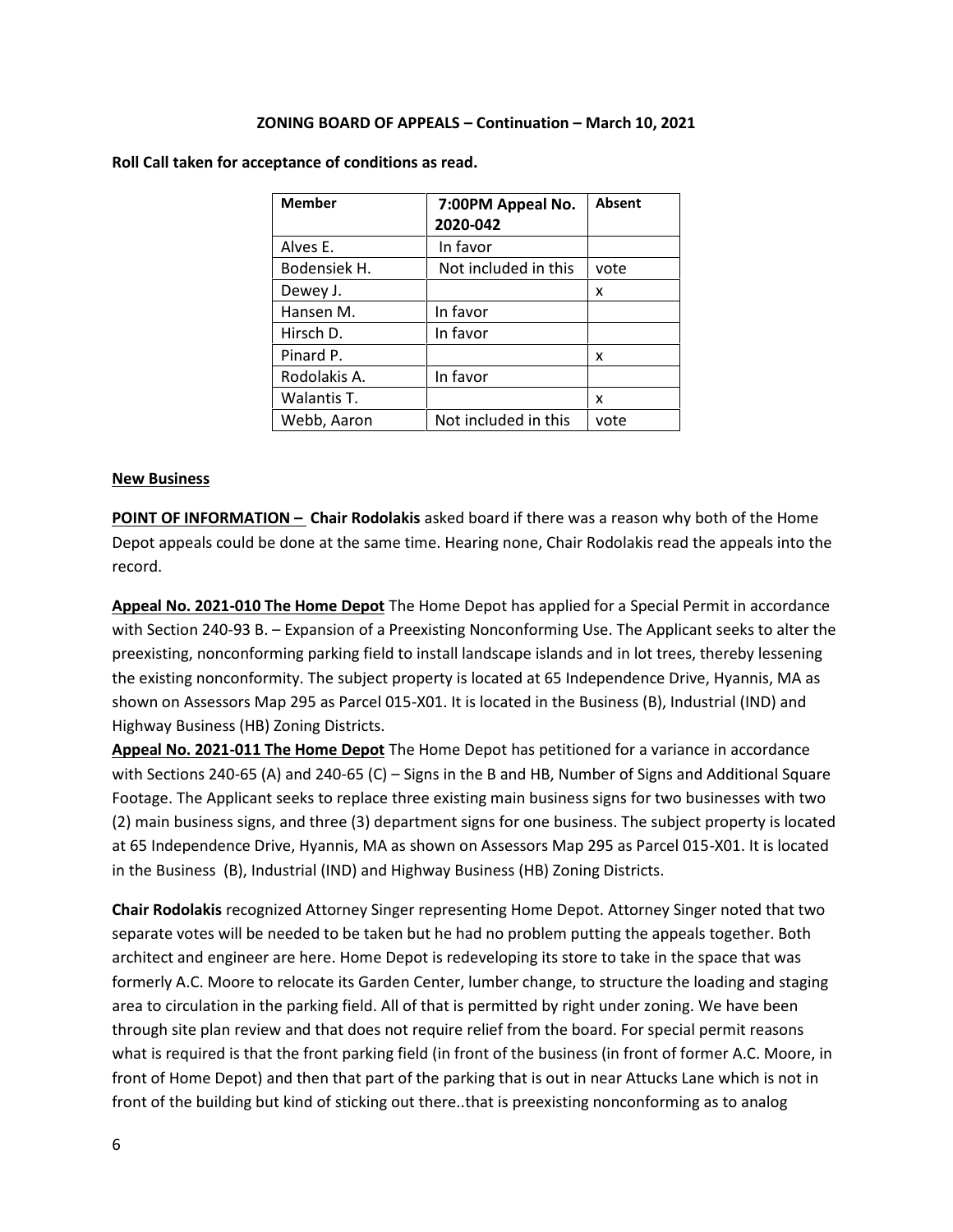vegetation. At the moment there is only 3.6% existing where 10% is required. When we were going through site plan review the question asked was can we try to improve on that number while still providing efficient parking for the business. What has been designed is to add several landscape islands as part of the reconfiguration traffic flow which would increase the in lot percentage to this part of the property to 6.4%. It's close to doubling what is there, it's still nonconforming but not substantially more then what is there. ZBA members have all the plans. Sheet 5 of 10, that is sheet that shows most clearly the landscape islands Attorney Singer is talking about. This request is under 249-3B and 40A6 to alter the preexisting nonconforming conditions which you are authorized to do. If you find that the proposal will not be substantially more detrimental to the neighbor. We respectfully submit the proposal will not be more detrimental for a number of reasons. A) The former use of the property will stay the same, b) the realign circulation pattern in the parking fields will improve pedestrian and vehicular safety and access to this part of the shopping center, c) the new landscape islands and vegetation will break up the massing of the asphalt parking lot which is wide open…this will provide more modern treatment to the parking lot and will be an ascetic improvement; d) there will also be landscaping in the Attucks Lane buffer to make it ascetically more pleasing then what is there today. With this request there will be no anticipated change to artificial light, noise, litter or odor and we believe it will not cause any nuisance in traffic. In fact the whole purpose of this is to improve lesser congestions and remove hazards. For all of those reasons listed we would respectfully for the first part request that the board making findings that the request to install landscape islands to decrease the nonconformity is not substantially detrimental to the neighborhood and grant that special permit.

Attorney Singer continued: Correspondingly, the variance request, we have asked for sign relief..this is a unique site. When you look at the building between the former A.C. Moore and Home Depot, we have outlined on the plans and the summary there are three main business signs right now which total approximately 380 square feet of area of non conforming space. What we propose is actually a slight reduction in overall signage but it is a reallocation of signage to provide two business signs and have department signs change. However there would be a slight decrease of 373 square feet of signage on the building. In this case it requires relief for both size (even though it is decreasing it is still more then allowed) and the number of signs. There are on the front of the building facing Independence and the side faces Attucks…there are four distinct entries. Those entries are spaced almost two football fields end to end. The four doors go into a different section. Then there is the Garden Center, the Lumber area and the tool rental center. We are trying to eliminate confusion and properly address the face of the building. We are trying to help direct people. ZBA is authorized to grant variances; you have to find that the standards are met. We did apply for that relief under the Zoning By-law and Chapter 40A. We would respectfully submit when you look at the situation on the site (did refer to Furlong Case in Salem) Attorney Singer cited the case. Attorney Singer also cited the odd shape of the building with its turns and corners. The signage remains in character with the neighborhood. Attorney Singer indicated that with safety in mind the signage will direct the patrons to the correct entrances. Lighting will comply with Barnstable regulations. There will be no change in artificial light, noise, odor or litter. We believe it will not create any nuisance, hazard or condition or harm to the neighborhood to the contrary it would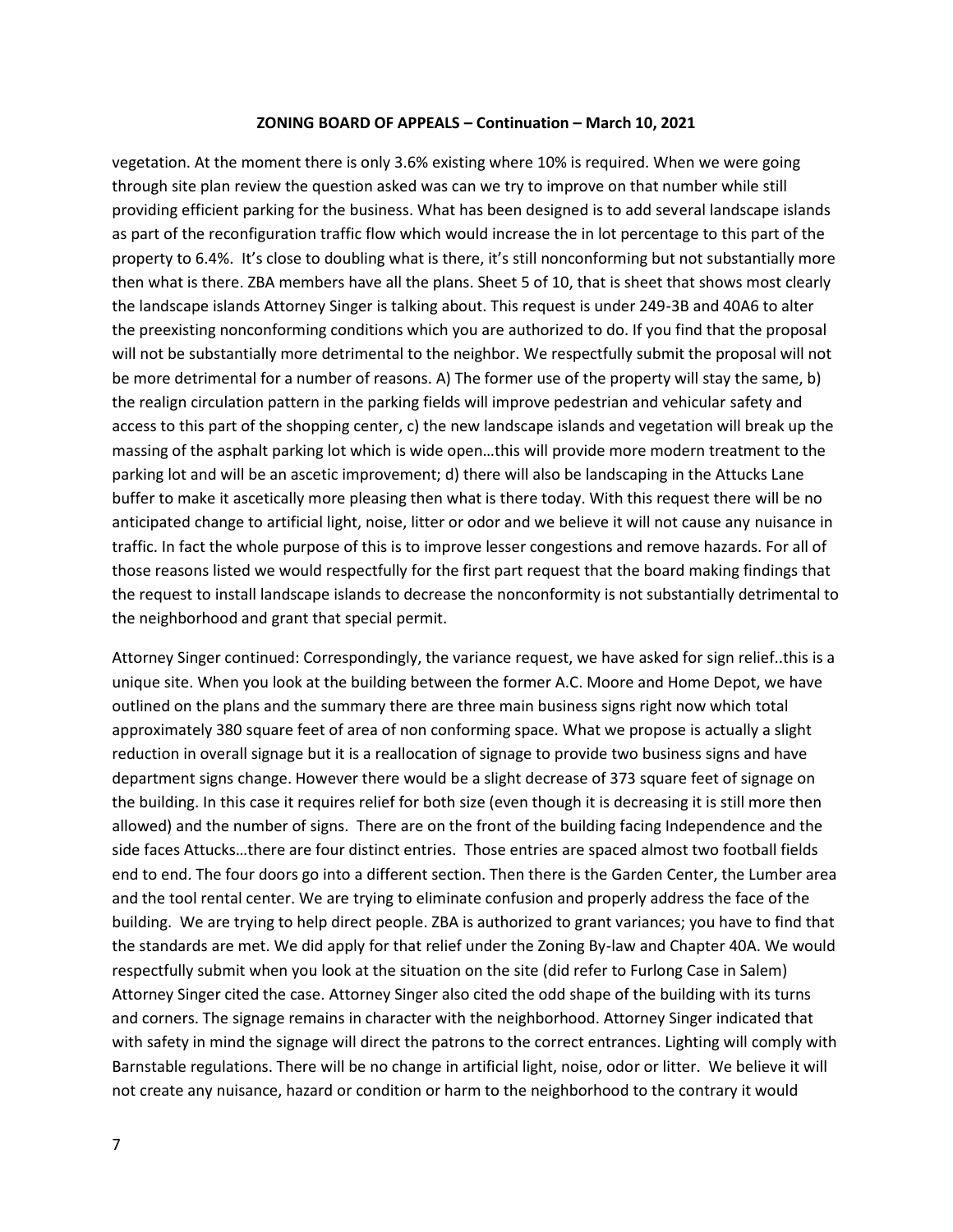present a benefit. Attorney Singer wrapped up by noting that if anyone has any questions, please feel free to ask and they will be addressed.

**Chair Rodolakis** noted he wanted to address the special permit first which is Appeal **No. 2021-010.** He asked if anyone of the board had any questions**. Mr. Alves** – A.) How many parking spots will be eliminated with respect to the landscaping; B). Were there any sort of minimum parking spot commitments made? The numbers that are presented satisfy the demand. There are some reserved available (this was something like what was done down at the Ethan Allen Store at the other end of the property.) Brian Yergatian, PE, Leed AP..indicated that, "we are proposing land bank parking –there is no straight forward answer. Strictly looking at the new landscape islands we would be proposing within the existing parking field, we would be losing 11 parking spaces. There are more trees proposed but some of them are already going into raised islands already there. **Mr. Alves** that would still keep us with ample parking. As you are expanding the fore space for the property, I would expect there would be additional parking and it's a reduction in them…are there any concerns with that? Attorney Singer: It's not a net increase. Yes the Home Depot is getting bigger but A.C. Moore has disappeared. A.C. Moore had had a parking allotment as well. In effect the Home Depot now has more parking as well. **Chair Rodolakis** asked about what was going to be done on the A.C. Moore building. Attorney Singer noted that the interior and walls are coming down but part of the roof is going to stay. If you look at the Garden Center will be open to the air. **Point of Information (for purposes of discussion):** The Garden Center will relocate to the area of the A.C. Moore building. The Garden Center will have fencing in the rear. It's really demolishing the building but the roof is staying. **Mr. Bodensiek**: the access through the Festival Mall to Attucks …will that be maintained after the project. Attorney Singer: "Yes, there is no proposal to change that."

**Chair Rodolakis:** "Any public comment?" Hearing none – public comment is closed.

**Chair Rodolakis: "**Bring this back to board for final destination. It was **Chair Rodolakis'** opinion that it would be an improvement. He always found a bit of congestion at the exits going in and out of Home Depot. Feels it's an improvement as well for the traffic and pedestrians.

# **Findings of Fact**

At the hearing on March 10, 2021, the Board unanimously made the following findings of fact in Special Permit Application No. 2021-010, a request to alter the preexisting, nonconforming parking field to install landscape islands and in-lot trees, thereby lessening the existing nonconformity:

- 1. The application falls within a category specifically excepted in the ordinance for a grant of a special permit. The existing use is pre-existing nonconforming and any expansion/alteration is allowed under Section 240-93.
- 2. After an evaluation of all the evidence presented, the proposal fulfills the spirit and intent of the Zoning Ordinance and would not represent a substantial detriment to the public good or the neighborhood affected. The Board found it was an improvement to the site and safety.
- 3. A Site Plan has been reviewed and found approvable with conditions (See letter dated December 31, 2020).
- 4. The proposed repairs, alterations and/or expansion are not substantially more detrimental to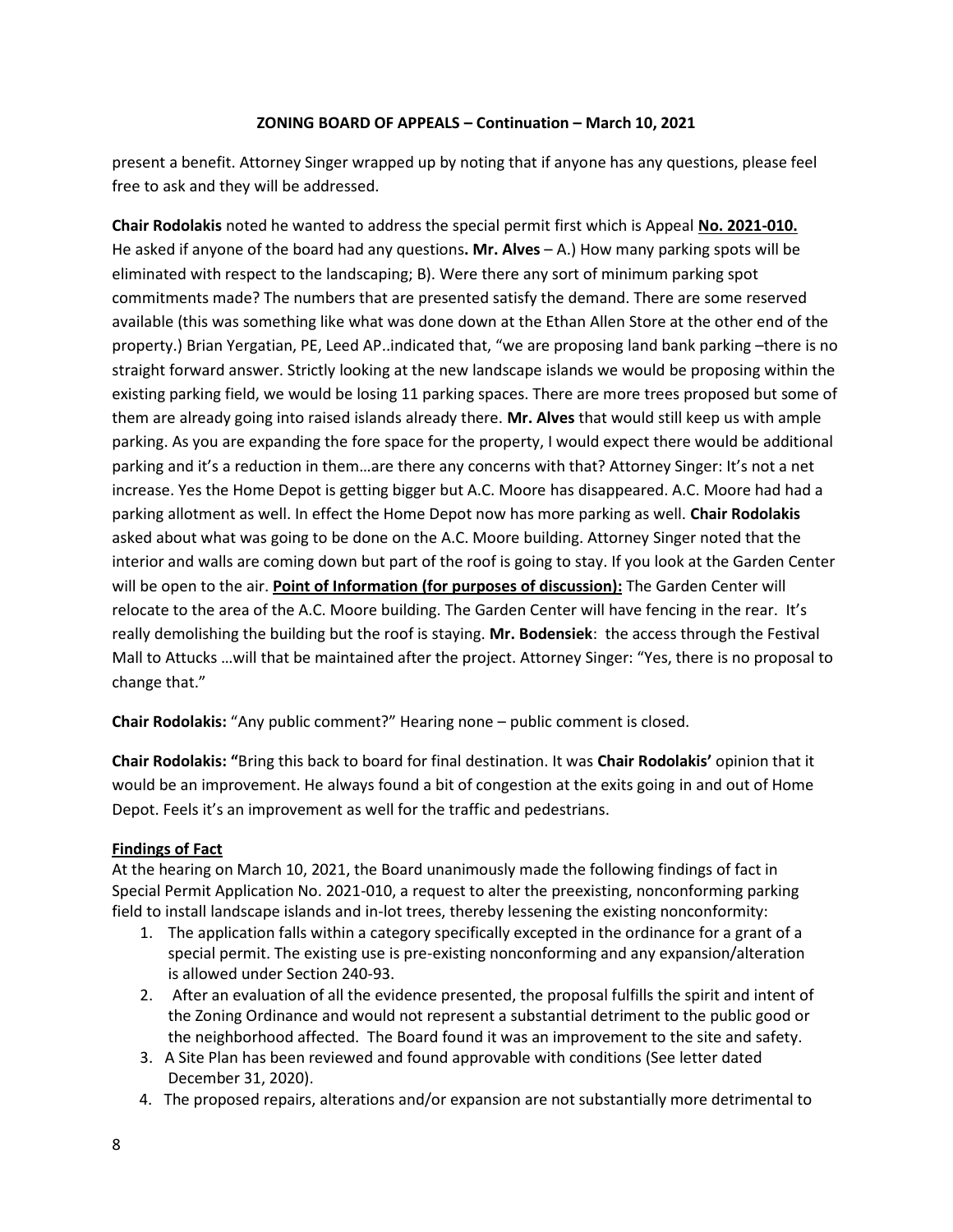the surrounding neighborhood.

| <b>Member</b> | 7:00PM Appeal No.<br>2021-010 | <b>Absent</b> |
|---------------|-------------------------------|---------------|
| Alves E.      | In favor                      |               |
| Bodensiek H.  | In favor                      |               |
| Dewey J.      |                               | x             |
| Hansen M.     | In favor                      |               |
| Hirsch D.     | In favor                      |               |
| Pinard P.     |                               | x             |
| Rodolakis A.  | In favor                      |               |
| Walantis T.   |                               | x             |
| Webb, Aaron   | Not included in this          | vote          |

**Mr. Alves** moved to accept the findings and seconded by Mr. Hirsch.

### **Decision – Conditions**

Based on the findings of fact, a motion was duly made and seconded to grant Special Permit No. 2021- 010 subject to the following conditions:

- 1. Special Permit No. 2021-010 is granted to The Home Depot for the alteration to the parking field to install landscape islands and trees at 65 Independence Drive, Hyannis, MA.
- 2. The improvements shall be in substantial conformance with the plan entitled "The Home Depot Expansion, 65 Independence Drive, Hyannis Mass" by BSC Group, dated September 4, 2020 and revised January 15, 2021.
- 3. The Applicant is required to attain all required permits, approvals, and licenses for the proposed new expansion/alteration.
- 4. Site Plan Review conditions of approval in the letter dated December 31, 2020 are hereby incorporated into this Decision.
- 5. The decision shall be recorded at the Barnstable County Registry of Deeds and copies of the recorded decision shall be submitted to the Zoning Board of Appeals Office and the Building Division prior to issuance building permit. The rights authorized by this special permit must be exercised within two years, unless extended.

**Mr. Hanson** moved to accept the Conditions as read with Mr. Hirsch seconding the motion.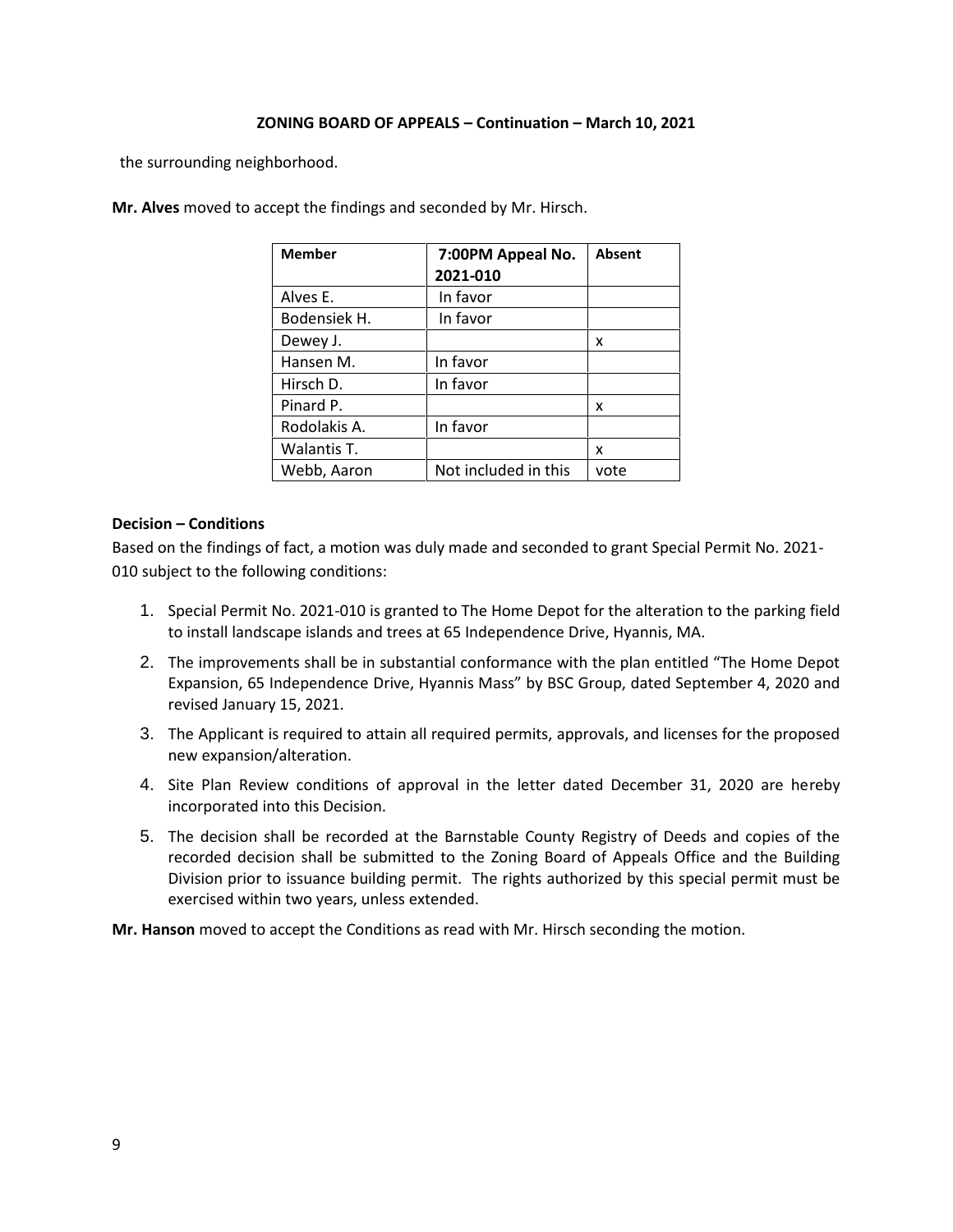| <b>Member</b> | 7:00PM Appeal No.<br>2021-010 | Absent |
|---------------|-------------------------------|--------|
| Alves E.      | In favor                      |        |
| Bodensiek H.  | In favor                      |        |
| Dewey J.      |                               | x      |
| Hansen M.     | In favor                      |        |
| Hirsch D.     | In favor                      |        |
| Pinard P.     |                               | x      |
| Rodolakis A.  | In favor                      |        |
| Walantis T.   |                               | x      |
| Webb, Aaron   | Not included in this          | vote   |

**Chair Rodolakis** – with respect to the sign variance **Appeal No. 2021-011. Mr. Hanson**: Has a concern. There could be a safety issue with contractors picking up product etc. It gets very congested there. **Chair Rodolakis –** cited the Super Stop and Shop had signage concerns with the Pharmacy etc. We've done something like this before.

**Chair Rodolakis:** public comment. Hearing none public comment is closed.

**Chair Rodolakis-** brought discussion back to the board for final deliberation. Hearing no further comments from board. **Chair Rodolakis** made the following findings.

# **Findings of Fact**

- 1. Owing to circumstances related to soil conditions, shape, or topography of such land or structures and especially affecting such land or structures but not affecting generally the zoning district in which it is located. The Board found that after the presentation, the shape of the lot and the shape of the building are unique.
- 2. A literal enforcement of the provisions of the zoning ordinance would involve substantial hardship, financial or otherwise to the petitioner.
- 3. Desirable relief may be granted without substantial detriment to the public good and without nullifying or substantially derogating from the intent or purpose of the zoning ordinance. The Board found the proposed signage will improve safety by directing customers to the appropriate areas.

The Board voted to accept the findings as follows: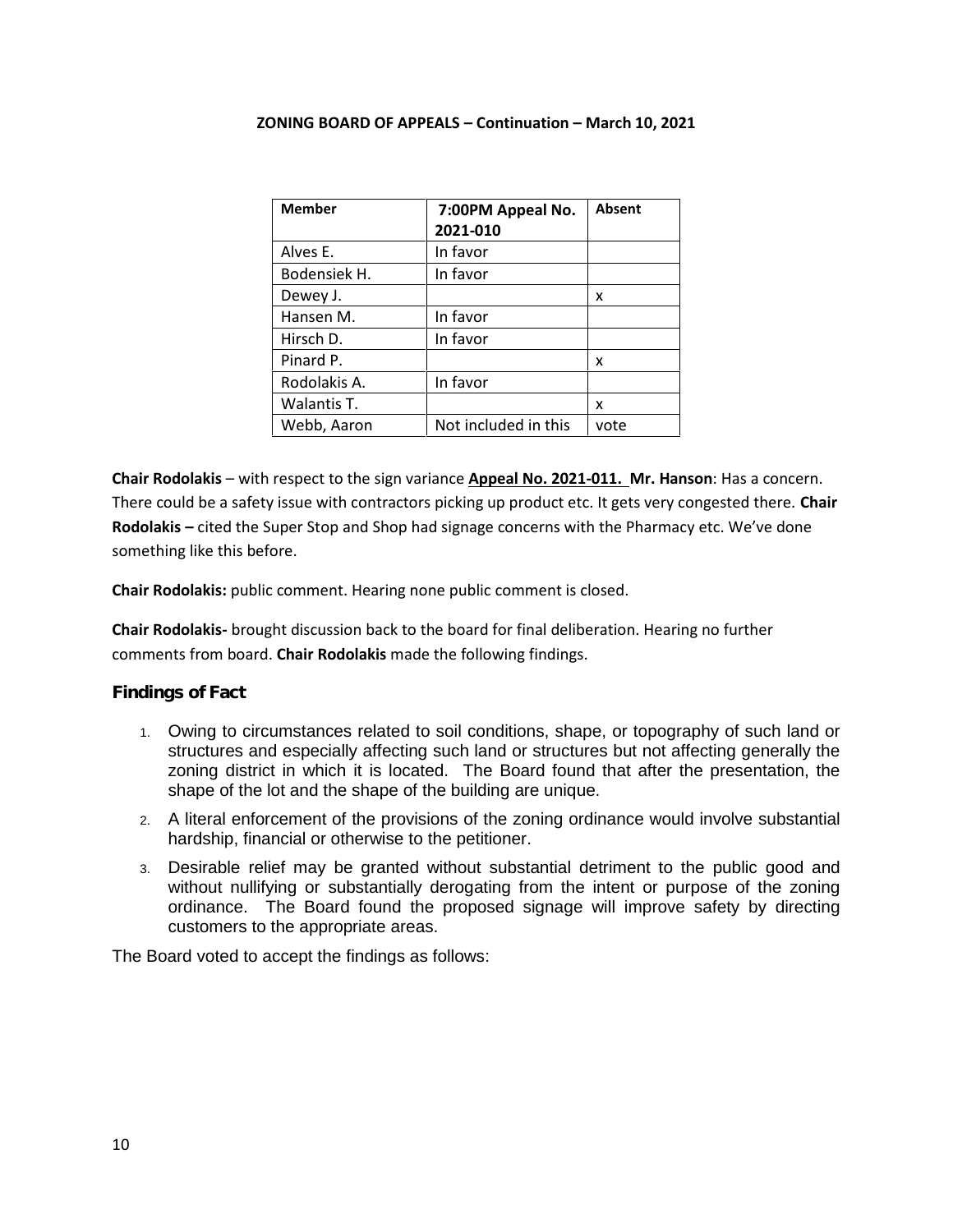| <b>Member</b> | 7:00PM Appeal No.<br>2021-011 | <b>Absent</b> |
|---------------|-------------------------------|---------------|
| Alves E.      | In favor                      |               |
| Bodensiek H.  | In favor                      |               |
| Dewey J.      |                               | x             |
| Hansen M.     | In favor                      |               |
| Hirsch D.     | In favor                      |               |
| Pinard P.     |                               | x             |
| Rodolakis A.  | In favor                      |               |
| Walantis T.   |                               | x             |
| Webb, Aaron   | Not included in this          | vote          |

# **Decision on conditions**

The Board voted to grant the requested Variance to the sign regulations with conditions as follows:

- 1. Variance No. 2021-011 is granted to The Home Depot at 65 Independence Drive, Hyannis for two (2) main business signs, and three (3) department signs for one business.
- 2. The signs shall be in substantial conformance with the sign specifications by GF dated February 5, 2021.
- 3. The Applicant is required to obtain sign permits from the Building Division prior to installation.
- 4. This decision shall be recorded at the Barnstable County Registry of Deeds and copies of the recorded decision shall be submitted to the Zoning Board of Appeals Office and the Building Division prior to issuance of a building permit. The rights authorized by this variance must be exercised within one year, unless extended.

A motion was made by Chair Rodolakis and seconded by Mr. Hirsch to accept the conditions.

| <b>Member</b> | 7:00PM Appeal No.<br>2021-011 | <b>Absent</b> |
|---------------|-------------------------------|---------------|
| Alves E.      | In favor                      |               |
| Bodensiek H.  | In favor                      |               |
| Dewey J.      |                               | x             |
| Hansen M.     | In favor                      |               |
| Hirsch D.     | In favor                      |               |
| Pinard P.     |                               | x             |
| Rodolakis A.  | In favor                      |               |
| Walantis T.   |                               | x             |
| Webb, Aaron   | Not included in this          | vote          |